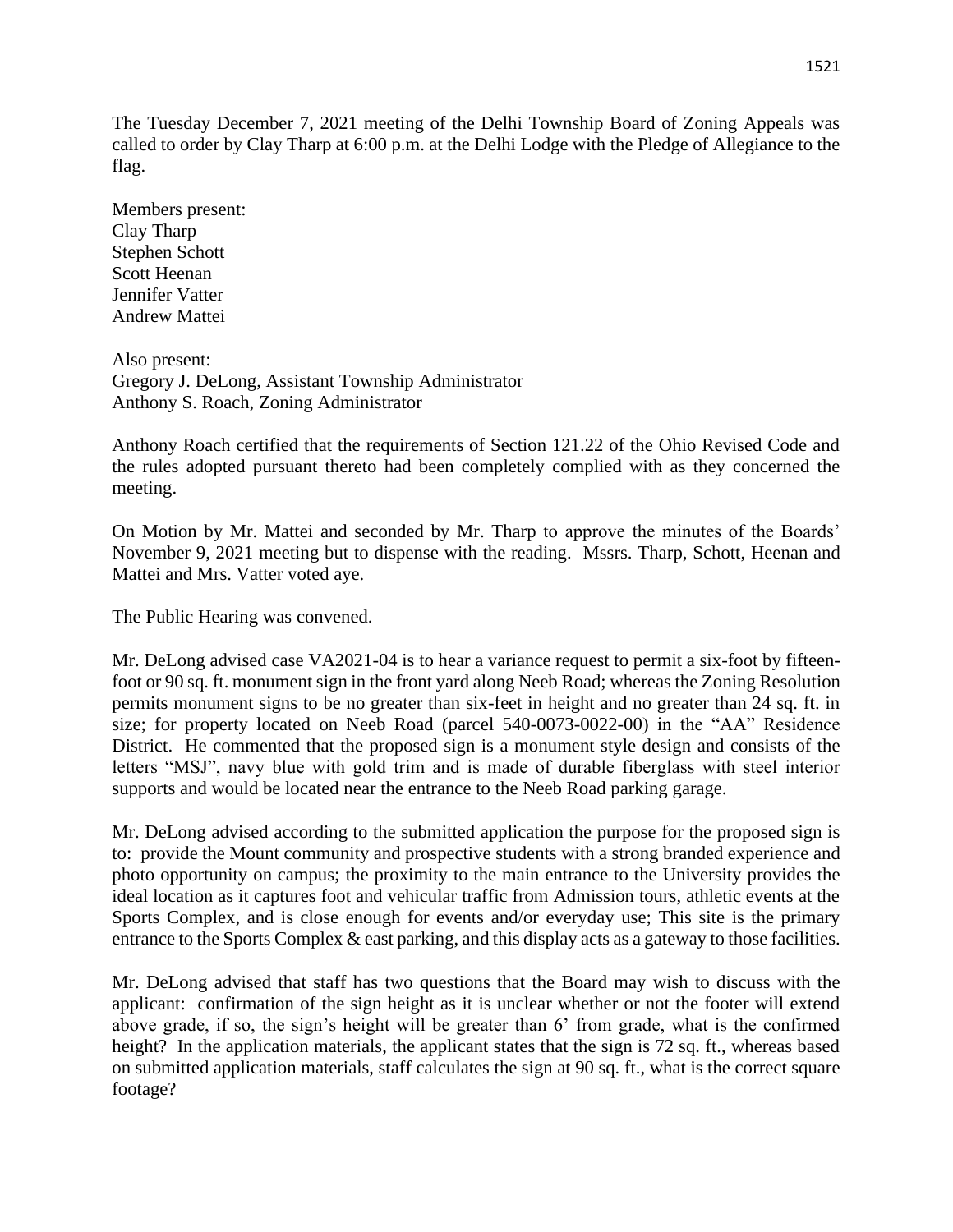Mr. DeLong advised staff will not be providing a recommendation on this case due to affiliation with being on committees at MSJU. He commented that as the Board makes their decision on the proposed request, the decision shall be made based on the Area Variance Factors of Review; Section 22.5 (B)(1) of the Township Zoning Resolution.

Greg Goldschmidt (sworn), Creative Director for MSJU, advised that the 72 sq. ft. of the sign comes from the fact that the sign is tilted, so the actual square footage is 72 sq. ft. He commented that they did not calculate the base in the height of the sign so it will be several more inches with the concrete base.

Mr. DeLong advised that when they calculate the square footage of a sign, we draw a box around it and use that so we will use the 90 sq. ft.

Mr. Goldschmidt advised he is working on creating affinity pieces for MSJU campus and one of the first pieces they started looking at were the giant campus letters that you see around colleges. He commented that university letter displays provide campus branding, photo opportunities, and organic social media engagement. He noted that the site is the primary entrance to our Sport Complex and east parking, and this display acts as a gateway to those facilities.

To Mrs. Vatters question as to do you intend to do more of these around campus in areas that might be more visible? Mr. Goldschmidt advised that this is intended as a one-time project and the lifespan of this piece is approximately twenty years.

To Mr. Tharp's question as to will the sign be lit? Mr. Goldschmidt advised it will be illuminated from some lamps in front but it is not an illuminated sign.

To Mr. Heenan's question as to are you concerned with people trying to take pictures and this being close to the road causing traffic or safety issues? Mr. Goldschmidt advised that the sign is set back up the hill so students taking pictures can safely be in the lawn area and away from the road. He commented that at the corner of Neeb and the parking garage there is a 6' by 18' sidewalk space that people can safely stand on while taking photos. He noted that there are only eight homes that are at the end of Neeb Road, the majority of the campus traffic ends either just before or just through that sidewalk.

To Mr. Heenan's question as to is the sign strong enough to hold the students if they climb on it? Mr. Goldschmidt said it is durable enough to park a car on top of it.

To Mr. Tharp's question as to has there been any public input? Mr. DeLong responded in the negative.

To Mr. Schott's question as to is there anywhere else on campus this sign could be placed and have the same desired effect? Mr. Goldschmidt advised it would not have the same impact if it were elsewhere.